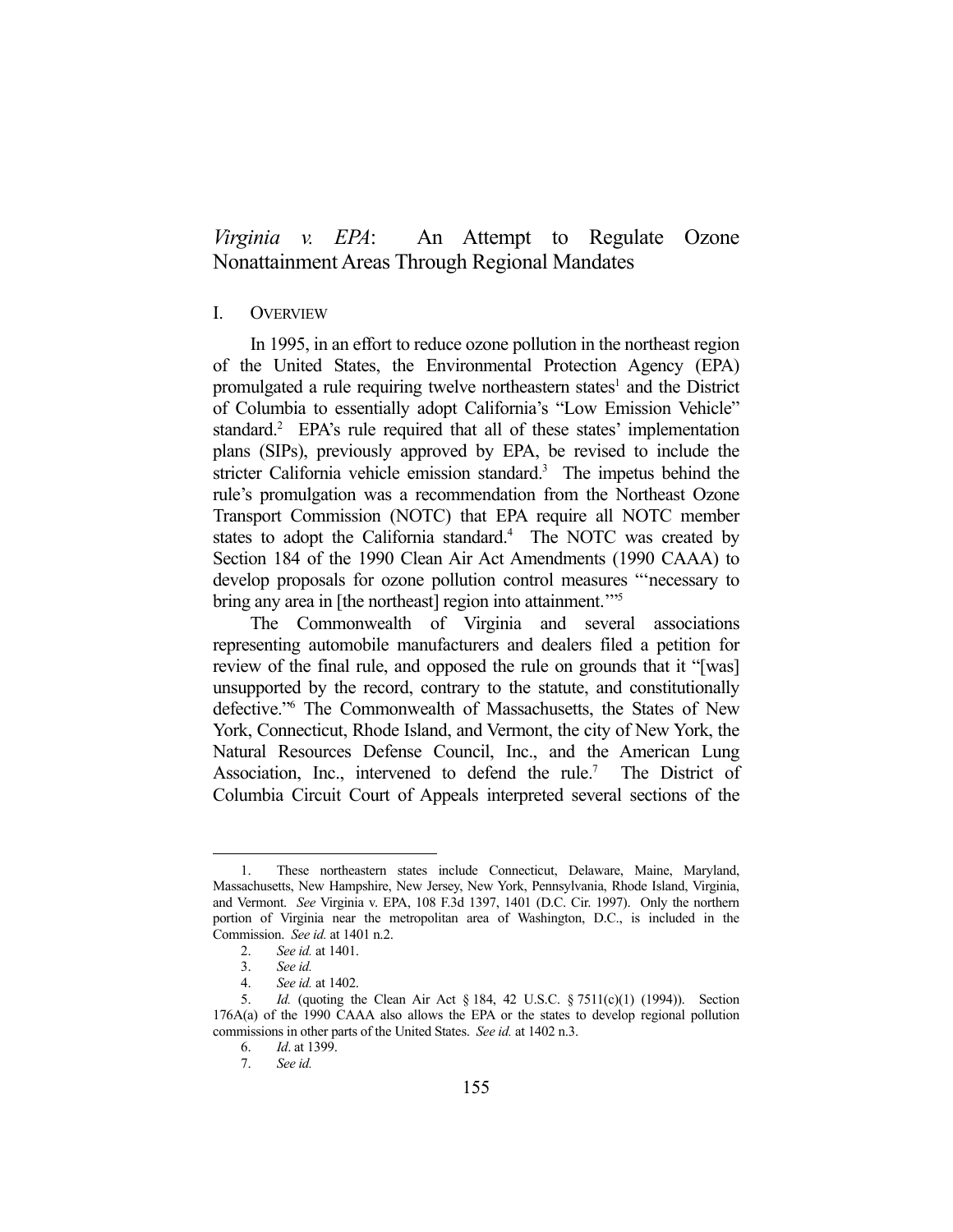1990 CAAA and its predecessor, the Clean Air Act  $(CAA)$ ,<sup>8</sup> in order to determine whether the rule promulgated by the EPA was authorized by these legislative acts.<sup>9</sup> The D.C. Circuit vacated the EPA's rule in its entirety, holding that there is no authorization under either Section 110 or Section 184 of the 1990 CAAA to mandate state implementation of specific pollution control measures. *Virginia v. Environmental Protection Agency*, 108 F.3d 1397, 1415 (D.C. Cir. 1997).

### II. BACKGROUND

 Air pollution has been a government concern since Congress passed the Air Pollution Control—Research and Technical Assistance Act of 1955.10 This early legislation focused primarily on air pollution research.<sup>11</sup> Subsequent legislative acts, such as the 1963 Clean Air Act,<sup>12</sup> focused on more specific issues such as automobile emissions and the health effects of air pollution.<sup>13</sup> The 1970 Clean Air Act Amendments  $(1970 \text{ CAAA})^{14}$  authorized the EPA to set specific standards for air pollutants, known as the national ambient air quality standards, or "NAAQs."<sup>15</sup> The 1970 CAAA also mandated for the first time specific attainment dates for the achievement of air quality levels.<sup>16</sup> These amendments did not, however, mandate particular measures which the states would be required to undertake to attain these standards.<sup>17</sup> States retained the power to propose and implement particular air pollution control measures calculated to attain ambient air quality standards.<sup>18</sup> If state proposals were inadequate, however, the EPA was authorized to

<u>.</u>

 <sup>8. 42</sup> U.S.C. §§ 7401-7671q (1994).

 <sup>9.</sup> *See Virginia*, 108 F.3d at 1403-04.

 <sup>10.</sup> Pub. L. No. 84-159, 69 Stat. 322 (1955); *see* David Bennett, Note, *Zero Emission Vehicles: The Air Pollution Messiah? Northeastern States Mandate ZEVs Without Considering the Alternatives or Consequences*, 20 WM. & MARY ENVTL. L. & POL'Y REV. 333, 335 (1996).

 <sup>11.</sup> *See* Bennett, *supra* note 10, at 335.

 <sup>12.</sup> Pub. L. No. 88-206, 77 Stat. 392 (1963).

 <sup>13.</sup> *See* Bennett, *supra* note 10, at 336-37. The Clean Air Act of 1963, the Motor Vehicle Air Pollution Act of 1965, and the Air Quality Act of 1967 addressed the need to develop uniform national automobile emission standards. The Air Quality Act also provided for research into the health effects of specific air pollutants. *See id.*

 <sup>14.</sup> Pub. L. No. 91-604, 84 Stat. 1676 (1970).

 <sup>15.</sup> *See* Bennett, *supra* note 10, at 338.

 <sup>16.</sup> *See* Train v. Natural Resources Defense Council, Inc., 421 U.S. 60, 64-65 (1975).

 <sup>17.</sup> *See id.* at 64.

 <sup>18.</sup> *See id.* at 65, 79.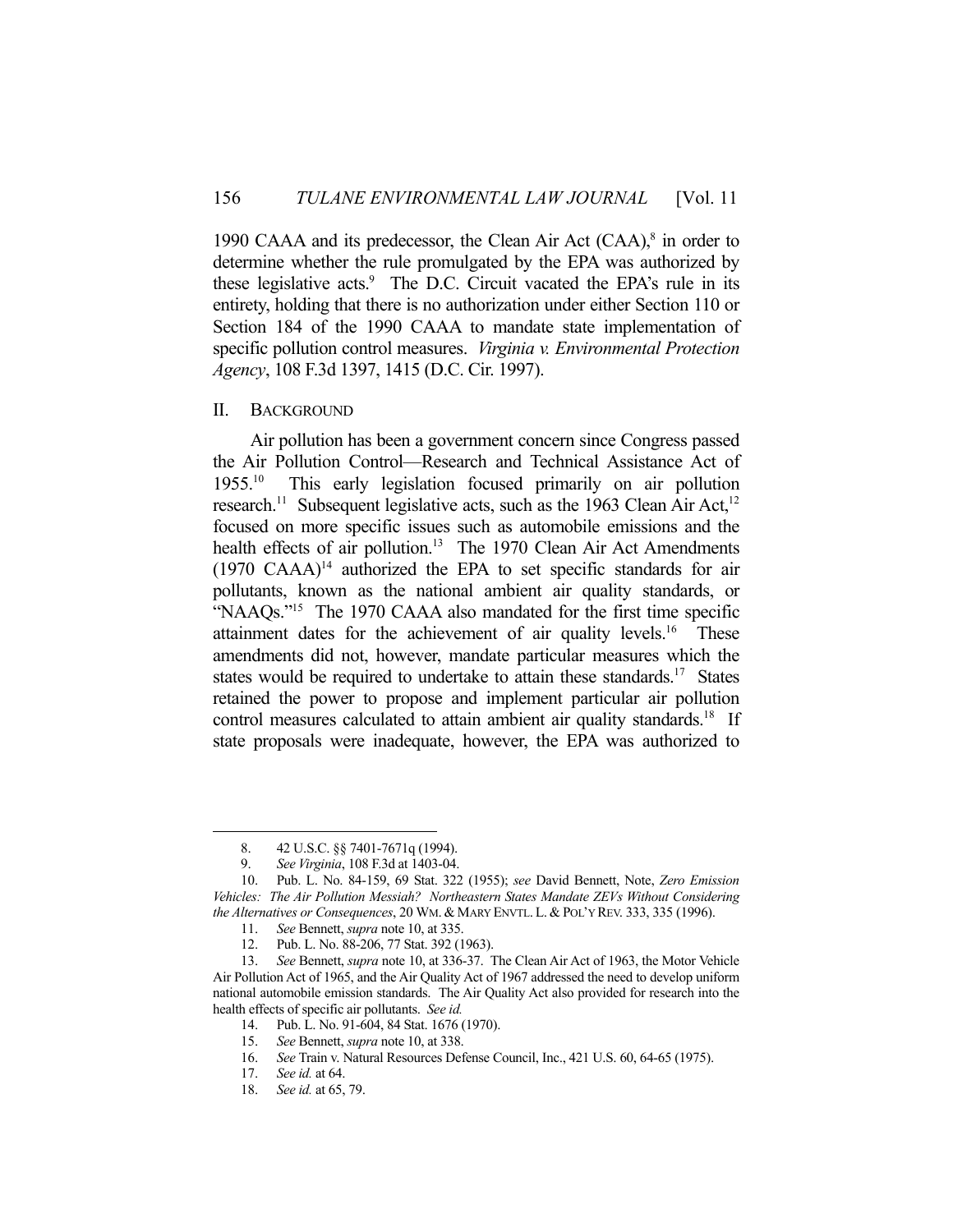enact measures necessary to achieve air quality standards.<sup>19</sup> The 1970 CAAA required, among other things, that state plans designed to achieve federal air quality standards include:

adequate provisions for intergovernmental cooperation, including measures necessary to insure that emissions of air pollutants from sources located in any air quality control region will not interfere with the attainment or maintenance of such primary or secondary standard in any portion of such region outside of such State or in any other air quality control region.<sup>20</sup>

Amendments to the CAA were again adopted in 1977 and 1990.<sup>21</sup> The 1990 CAAA contained several provisions designed to combat the problem of ozone nonattainment across the United States.<sup>22</sup> Fifty-seven ozone nonattainment areas exist in the United States, not including California or the Northeast Ozone Transport Region.<sup>23</sup> This regional pollution traverses state boundaries, as the ozone-creating pollutants are carried downwind from one state to another, and has a substantial effect on state efforts to attain or maintain federally mandated air quality standards.<sup>24</sup>

 Regional air pollution was addressed more aggressively in the 1990 CAAA which, among other things, created the NOTC.<sup>25</sup> The NOTC advisory panel consists of the governors of the twelve member states and the Mayor of the District of Columbia, or their delegates.<sup>26</sup> Section 184 of the 1990 CAAA charged the NOTC with "develop[ing], [pollution] control measures for ozone pollution in the Region [which are] 'necessary

<sup>19.</sup> If a plan did not satisfy Section  $110(a)(2)$  of the CAA, the EPA had a nondiscretionary duty to implement the Act through a federal implementation plan. *See* CAA § 110(c), 42 U.S.C. § 7410(c) (1994); *see also* Bennett, *supra* note 10, at 338.

 <sup>20.</sup> *Train*, 421 U.S. 60, 65 n.2 (quoting CAA § 110(a)(2), 42 U.S.C. § 7410(a)(2) (1994)).

 <sup>21.</sup> *See* Clean Air Act Amendments of 1977, Pub. L. No. 95-95, 91 Stat. 685; Clean Air Act Amendments of 1990, Pub. L. No. 101-549, 104 Stat. 2399; *see also* Bennett, *supra* note 10, at 338-39.

 <sup>22.</sup> *See* Geoffrey L. Wilcox, *New England and the Challenge of Interstate Ozone Pollution under the Clean Air Act of 1990*, 24 B.C. ENVTL.AFF. L. REV. 1, 27 (1996).

 <sup>23.</sup> *See* Bennett, *supra* note 10, at 366.

 <sup>24.</sup> *See* Wilcox, *supra* note 22, at 3-5, 8. Virginia is upwind of every Northeast Ozone Transport Commission member state. The failure of Virginia to reduce emissions could limit each downwind state's ability to attain or maintain federally imposed air quality standards. *See id.* at 41. Similarly, Texas and Louisiana each contribute to the other's emission problems. *See* Virginia v. EPA, 108 F.3d 1397, 1400 (D.C. Cir. 1997).

 <sup>25.</sup> *See Virginia*, 108 F.3d at 1402. The word "transport" in the Commission's title refers to the phenomenon by which air currents slowly move ozone-causing pollutants and ozone-laden air, bringing high ozone levels to areas hundreds of miles downwind from the actual pollution sources. *See id.* at 1400.

 <sup>26.</sup> *See id.* at 1402.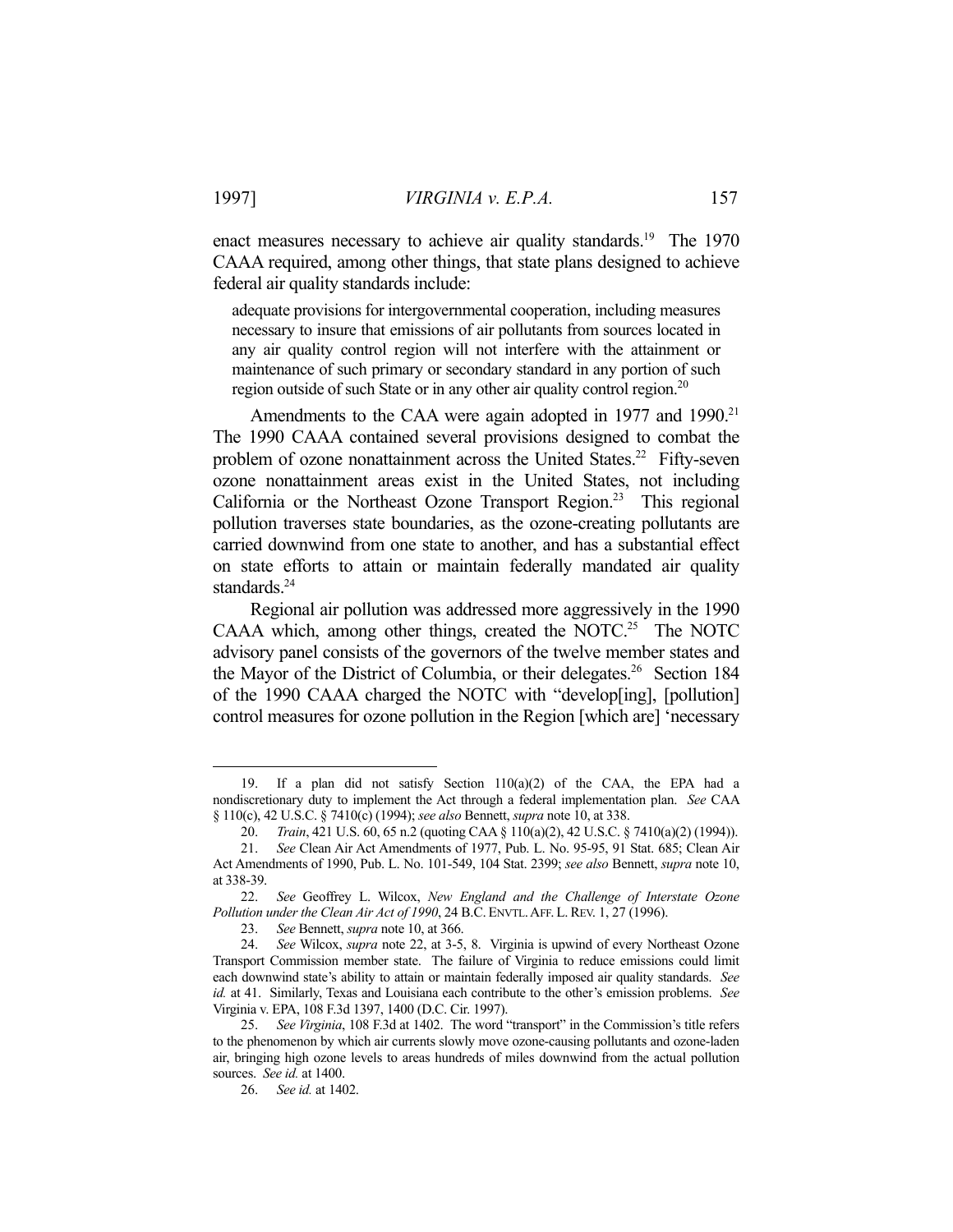to bring any area in [the northeast] region into attainment.<sup>"27</sup> Proposals from the NOTC are then submitted to the EPA, who must publish notice in the Federal Register, provide an opportunity for a public hearing, review the recommendation, consult with NOTC members, and consider data and comments received during the notice and comment process.<sup>28</sup> The EPA will have nine months after the receipt of the NOTC's proposal to "'determine whether to approve, disapprove,' or approve in part and disapprove in part, the recommendation; to 'notify the [NOTC] in writing' of the [EPA's] determination; and to 'publish such determination in the Federal Register.'"29 Should the EPA approve the NOTC's recommendation, it is obliged to declare each member state's SIP inadequate and to "order the states to include the approved control measures in their revised plans pursuant to section  $110(k)(5)$ ."<sup>30</sup>

 The EPA is also authorized, under Section 110 of the 1990 CAAA, to require states to revise SIPs "[w]henever the [EPA] finds that the applicable implementation plan for any area is substantially inadequate to attain or maintain the relevant national [ambient] air quality standard, [or] to mitigate adequately the interstate pollution transport described in [CAA sections  $176A$  or  $184$ ]..."<sup>31</sup>

 Prior to the promulgation of the rule invalidating all twelve NOTC member states' implementation plans, the EPA had approved all twelve of these SIPs under Section 110.<sup>32</sup> Nevertheless, the NOTC voted on February 1, 1994, "to recommend that EPA mandate the [implementation of the] California vehicle program," also known as the Low Emission Vehicle standard, "'throughout the' Region."33 The EPA approved the NOTC's recommendation, declared all twelve states' SIPs inadequate pursuant to Section 184, and promulgated the rule requiring the implementation of the California vehicle emission program.<sup>34</sup>

<sup>27.</sup> *Id.* (quoting CAA § 184(c)(1), 42 U.S.C. § 7511c(c)(1) (1994)).<br>28. *See id.* (citing CAA § 184(c)(2), (c)(3), 42 U.S.C. 7511c(c)(2), (

See id. (citing CAA § 184(c)(2), (c)(3), 42 U.S.C. 7511c(c)(2), (c)(3) (1994)).

 <sup>29.</sup> *Id.* (quoting CAA § 184(c)(4), 42 U.S.C. § 7511c(c)(4) (1994)).

 <sup>30.</sup> *Id.* (citing CAA § 184(c)(5), 42 U.S.C. § 7511c(c)(5) (1994)).

 <sup>31.</sup> *Id*. at 1409 (quoting CAA § 110(k)(5), 42 U.S.C. § 7410(k)(5) (1994)). The EPA's declaration that a state's SIP is inadequate and must be revised is often known as a "SIP call." *See id.* at 1403.

 <sup>32.</sup> *See id.* at 1401.

 <sup>33.</sup> *Id*. at 1402 (quoting Notice of Availability, 59 Fed. Reg. 12,914, 12,915 (1994)). The governors of the 12 states and the Mayor of the District of Columbia, or their delegates, cast votes. Virginia, Delaware, New Jersey, and New Hampshire voted against this recommendation.

 <sup>34.</sup> *See id.* at 1402-03.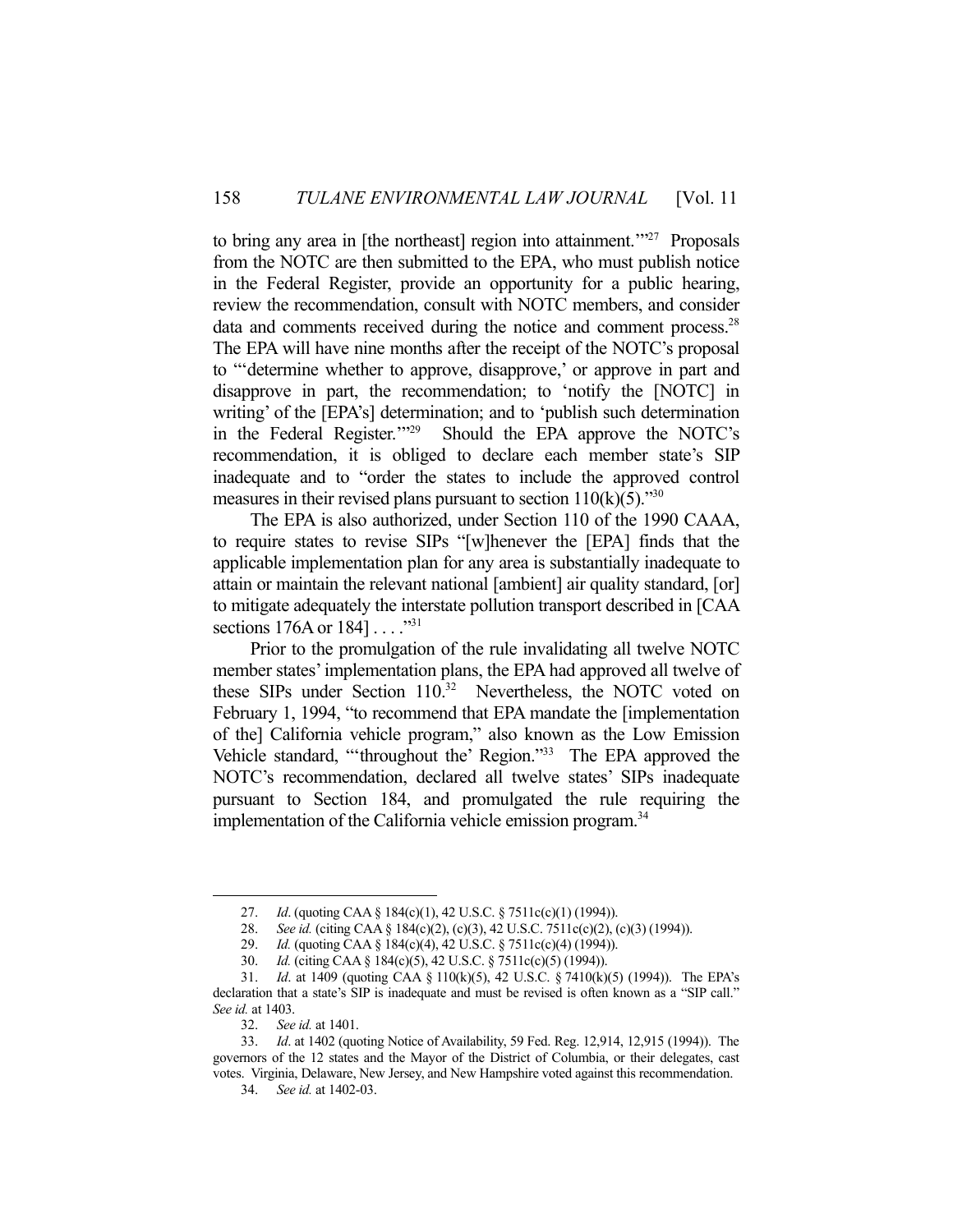## III. THE COURT'S DECISION

 The District of Columbia Circuit Court of Appeals interpreted several sections of the 1990 CAAA and its predecessor, the Clean Air Act, in order to determine whether the rule promulgated by the EPA was a valid exercise of the authority granted by these legislative acts. The court began by discussing a series of several questions aimed at analyzing the EPA's authority under the CAA.

 The initial question the court asked was whether the EPA conditioned approval of a SIP on the state's adoption of the California car program.35 The court concluded that the EPA's assertion that it offered the states a choice to enact emission reduction programs other than the California vehicle program was without merit because the requirements faced under alternative emission reduction programs were much more stringent than the requirements faced if a state chose to implement the California program.36

 Whereas a state which adopted the California program would not be required to legislate anything more, a state such as Virginia which opted for an alternative program would have to reduce nitrogen oxides 3.5 times and volatile organic compounds 6.5 times more than a "California" state.<sup>37</sup> The court went so far as to say "only a very foolish state would see EPA's offer to accept this substitute program as a real alternative."<sup>38</sup> To aid the rest of its analysis, the court concluded on this question that it would treat the EPA's rule as "'requir[ing] all the northeastern states to adopt the California car program'...."<sup>39</sup>

 The next question the D.C. Circuit set out to answer was whether "section 110 give[s] EPA the authority to condition approval of a state's plan on the state's adoption of control measures EPA has chosen."40 The EPA asserted that section 110 of the 1990 CAAA authorizes the EPA to require states to adopt specific pollution control measures.<sup>41</sup> The court held that Section 110 has never allowed for such an EPA mandate, stating that "'each state determines an emission reduction program for its nonattainment areas, subject to EPA approval, within deadlines imposed

 <sup>35.</sup> *Id*. at 1404.

 <sup>36.</sup> *Id*. at 1404-05.

 <sup>37.</sup> *See id.*

 <sup>38.</sup> *Id.* at 1405.

 <sup>39.</sup> *Id.* (quoting Final Rule on Ozone Transport Commission; Low Emission Vehicle Program for the Northeast Transport Region, 60 Fed. Reg. 4712, 4713 (1995)) (codified at 40 C.F.R. pt. 51 (1996); 40 C.F.R. pts. 52, 85 (1997)).

 <sup>40.</sup> *Id.*

 <sup>41.</sup> *See id*.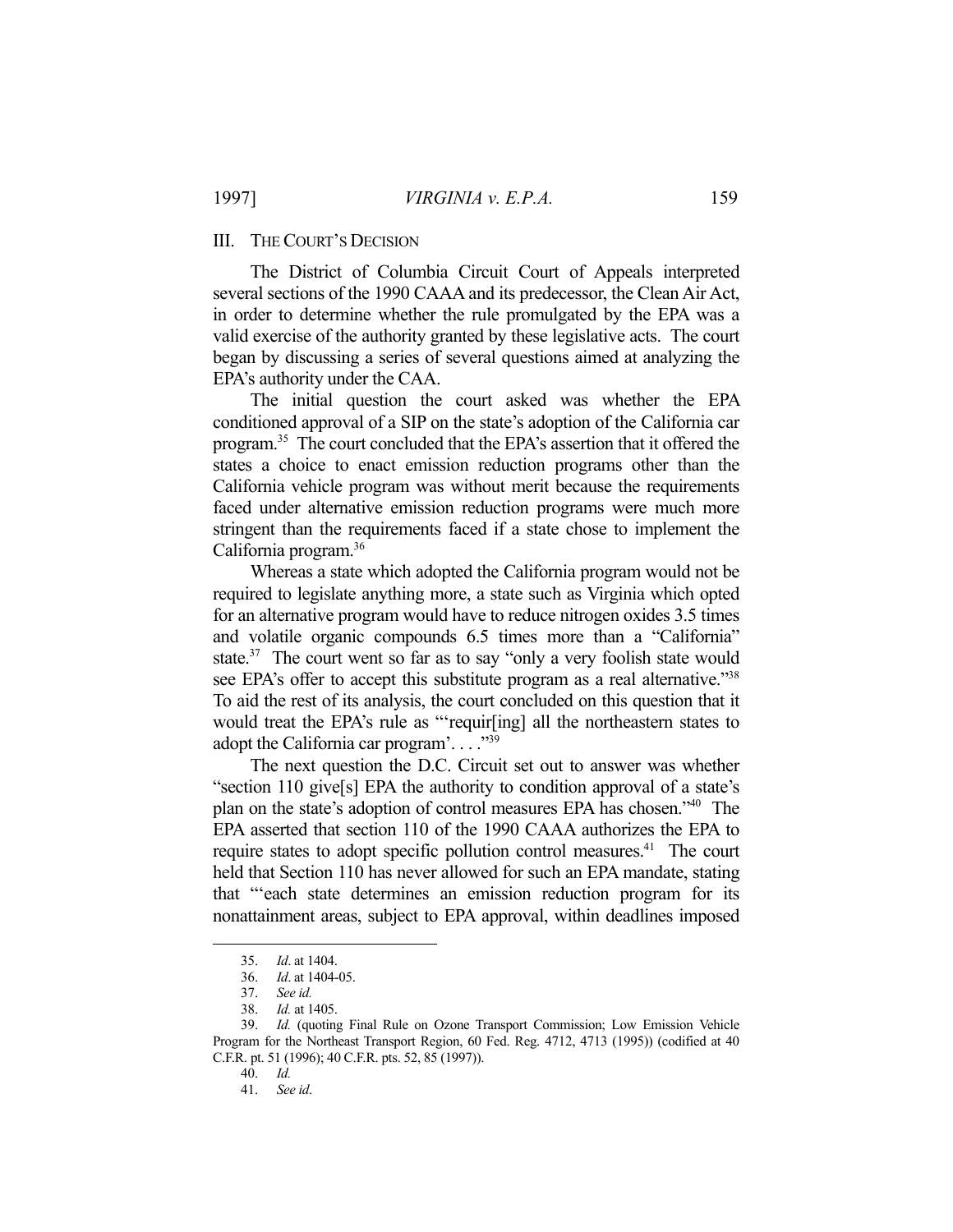by Congress."<sup>342</sup> The D.C. Circuit relied on the United States Supreme Court's holding in *Train v. Natural Resources Defense Council, Inc.*<sup>43</sup> that the Clean Air Act "gave the states initial responsibility for determining the manner in which air quality standards were to be achieved."44 Going even further, the D.C. Circuit held that the "EPA 'identifies the end to be achieved, while the states choose the particular means for realizing that end."<sup>45</sup>

 The Supreme Court's holding in *Train* rested squarely on the express language of Section  $107(a)$  of the CAA.<sup>46</sup> This section provides that:

[e]ach State shall have the primary responsibility for assuring air quality within the entire geographic area comprising such State by submitting an implementation plan which will specify *the manner* in which national primary and secondary ambient air quality standards will be achieved and maintained within each air quality control region in such State.<sup>47</sup>

 The D.C. Circuit also held that even the EPA's adoption of a federal implementation plan as a result of a state's failure to maintain ambient air quality standards does not allow the EPA to mandate a state's implementation of specific control measures. $48$  According to Section 110, states have "'the power to determine which sources would be burdened by regulations and to what extent."<sup>49</sup>

 The EPA argued that Section 110 of the 1990 CAAA specifically authorized it to require states to implement specific pollution control measures.50 The D.C. Circuit, however, held that the language relied upon by the EPA does not alter the balance of power existing between the states and the EPA, previously recognized by the U.S. Supreme Court in *Train*. 51 This language only gives the EPA the authority to require state

 <sup>42.</sup> *Id*. at 1406 (quoting Natural Resources Defense Council, Inc. v. Browner, 57 F.3d 1122, 1123 (D.C. Cir. 1995)).

 <sup>43. 421</sup> U.S. 60, 64 (1975).

 <sup>44.</sup> *Virginia*, 108 F.3d at 1407.

 <sup>45.</sup> *Id*. at 1408 (quoting Air Pollution Control Dist. v. EPA, 739 F.2d 1071, 1075 (6th Cir. 1984)).

 <sup>46.</sup> *See id.* at 1407.

 <sup>47.</sup> *Id.*

 <sup>48.</sup> *Id.* at 1408 (quoting EPA v. Brown, 431 U.S. 99, 103 (1977)).

 <sup>49.</sup> *Id*. (quoting Union Elec. Co. v. E.P.A., 427 U.S. 246, 269 (1976)).

<sup>50.</sup> *See id.* at 1409. Section 110(k)(5) contains the following language: "... [if a state plan is inadequate] the Administrator [of the EPA] shall require the State to revise the plan *as necessary* to correct such inadequacies." *Id.* (quoting CAA § 110(k)(5), 42 U.S.C. § 7410(k)(5) (1994)) (emphasis added).

 <sup>51.</sup> *Id.* at 1409-10.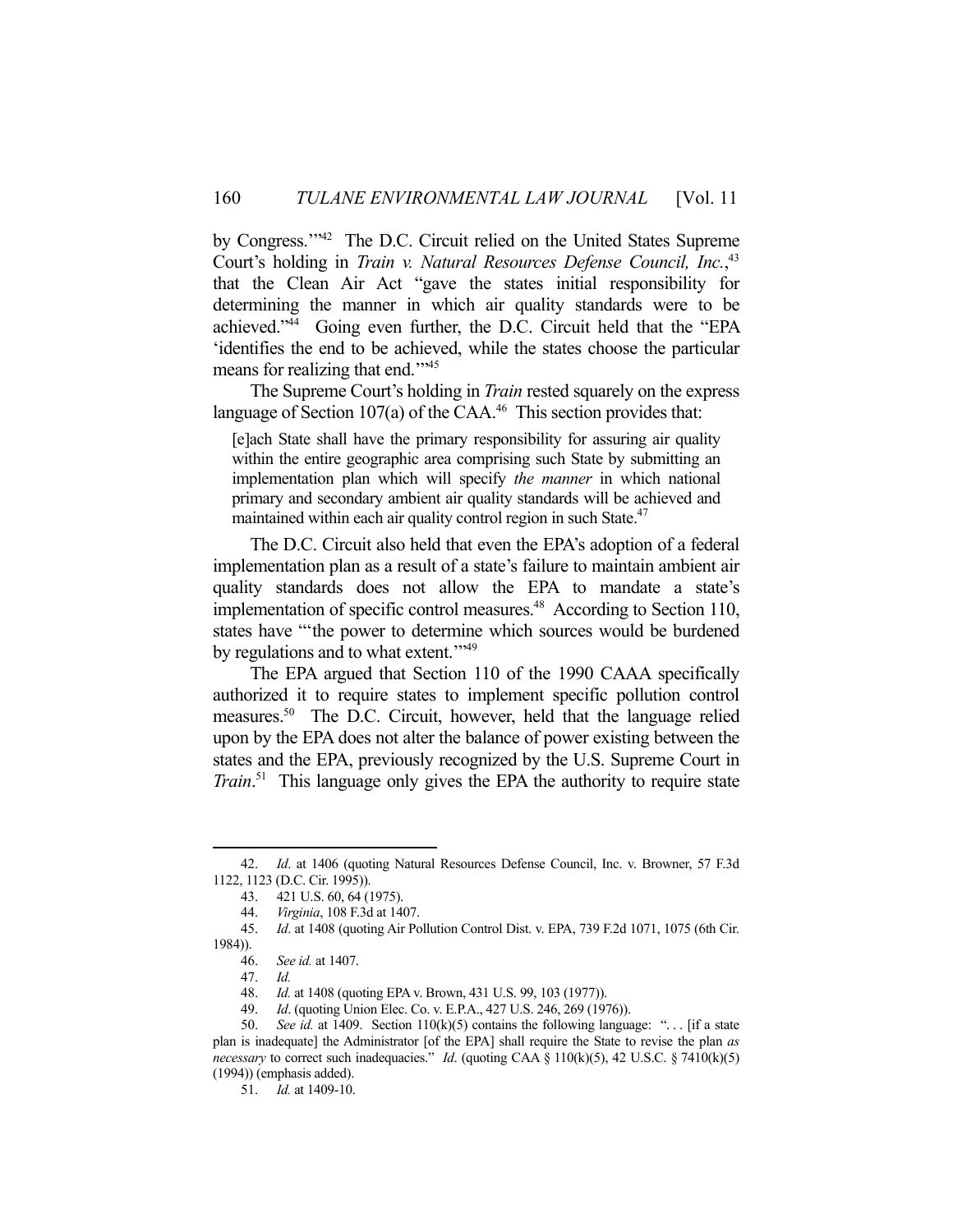implementation plan revisions "as necessary" not the authority to mandate specific control measures "as necessary."52

 The court next asked whether Section 184 gives the EPA the authority to require the implementation of specific pollution control measures.53 The D.C. Circuit held that Section 184, when interpreted in isolation from other Clean Air Act provisions, does indeed give the EPA the authority to require the implementation of the EPA mandated control measures.54

 The Commonwealth of Virginia, however, argued that Section 184 was not only unconstitutional, but also inconsistent with Sections 202 and 177 of the Clean Air Act.<sup>55</sup> The court declined to reach this constitutional question, and instead addressed the statutory issue of whether "section 177, read together with section 202, [forbade] EPA from conditioning its approval of a state's implementation plan on the state's adoption of the California program to limit motor vehicle emissions."56

 Section 202 regulates new motor vehicle and engine emission standards and provides that "'the numerical emission standards specified ... [in Section 202] shall not be modified ... before the model year 2004.'"57 The court found that the EPA's rule was inconsistent with section 202 "[t]o the extent [that the] final rule can be viewed as setting emissions standards for new motor vehicles in the northeastern states. . . .<sup>"58</sup>

 The EPA also asserted that the northeastern states could voluntarily adopt the California emission program in accordance with Section 177 of the CAA.<sup>59</sup> Section 177 provides that "'any State ... may adopt and enforce . . . standards relating to control of emissions from new motor vehicles or new motor vehicle engines' if the state standards 'are identical to the California standards' and if the standards are adopted 'at least two years before' they take effect."<sup>60</sup> The court noted that Section 177 thus gives each state the discretion to follow California's lead or not.61The court attacked the EPA's position on section 177 because it found nothing

1

61. *Id.*

 <sup>52.</sup> *See id.* at 1410.

 <sup>53.</sup> *Id.*

 <sup>54.</sup> *Id*.

 <sup>55.</sup> *See id.*

 <sup>56.</sup> *Id.* at 1411.

 <sup>57.</sup> *Id*. (quoting CAA § 202(b)(1)(C), 42 U.S.C. § 7521(b)(1)(C) (1994)).

 <sup>58.</sup> *Id.* at 1411.

 <sup>59.</sup> *See id.* at 1412.

 <sup>60.</sup> *Id.* (quoting CAA § 177, 42 U.S.C. § 7507 (1994)).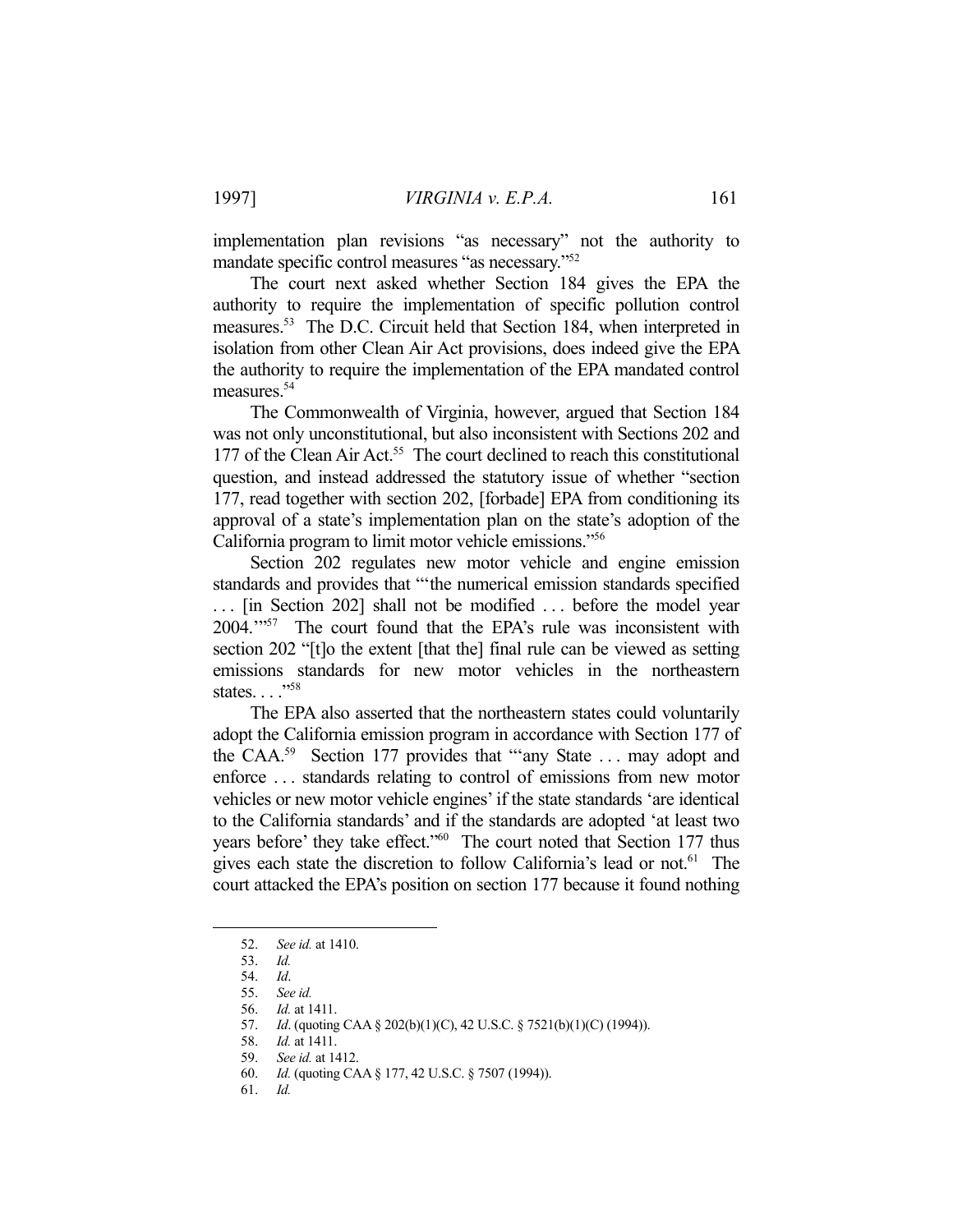voluntary about a Section 184 mandate to implement the California emission program.<sup>62</sup> Specific vehicle emission standards chosen and mandated by the EPA violated Section 177 in light of Section 202 by "'mandat[ing] state action that would otherwise be discretionary [under Section 177]...."<sup>53</sup> The court rejected the EPA's assertion that Section 184 enabled the EPA to require states to implement certain control measures and recognized that Section 202 specifically prohibited the type of measure included in the EPA's rule—stricter emission standards than those required by Section 202.<sup>64</sup>

 Finally, the court analyzed the issue of whether there was substantial evidence to support the declaration that each of the SIPs failed to meet the requirements of both Section  $110(a)(2)(D)$  and Section 184.<sup>65</sup> The court held that "since the particular measure recommended [by the NOTC] to EPA [was] not one the agency [could] mandate, EPA's finding of inadequacy . . . [could not] survive."<sup>66</sup> The D.C. Circuit found that EPA's rule could not be based on Section 110 because the applicable computer modeling necessary to support a finding of inadequacy under Section  $110(a)(2)(D)$  did not exist.<sup>67</sup> The circuit court vacated the rule based on its interpretation of the relevant sections of the CAA and the 1990 CAAA, finding that the rule was not supported by either of these legislative acts.<sup>68</sup>

#### IV. ANALYSIS

 The D.C. Circuit Court's opinion in *Virginia* correctly interpreted Section 110 of the CAA, Section 110's modifications under the 1990 CAAA, and Section 184 of the 1990 CAAA. The court's opinion goes astray, however, in its treatment of Section 184 in light of the particular issues present in *Virginia* and the potential issues which may arise in the future.

 According to the court's analysis of Section 184, the EPA may not mandate the implementation of a control measure specifically prohibited by some other legislative provision. This prohibition applies even if the mandate is initiated by a recommendation from a Regional Pollution

 <sup>62.</sup> *Id.*

 <sup>63.</sup> *Id*. (quoting Final Rule on Ozone Transport Commission; Low Emission Vehicle Program for the Northeast Transport Region, 60 Fed. Reg. 4712, 4713 (1995) (codified at 40 C.F.R. pt. 51 (1996); 40 C.F.R. pts. 52, 85 (1997)).

 <sup>64.</sup> *Id.* at 1413.

 <sup>65.</sup> *Id.* at 1414.

 <sup>66.</sup> *Id*.

 <sup>67.</sup> *Id.* at 1415.

 <sup>68.</sup> *Id.*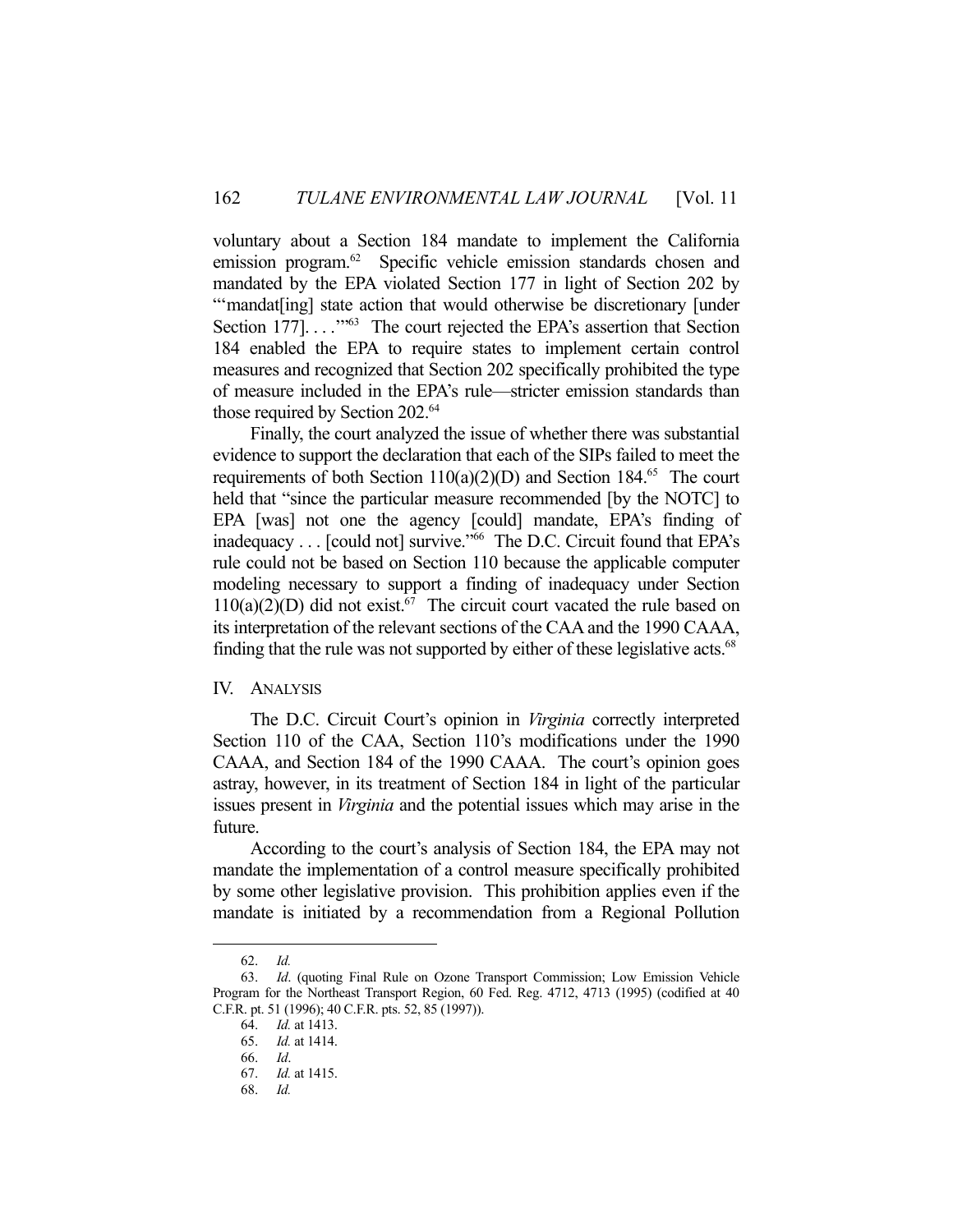Commission created by Congress and authorized to make such recommendations to the EPA.<sup>69</sup> The court failed to recognize that Congress intended, through the 1990 CAAA, to address pollution from a regional perspective, rather than from an isolated state perspective.<sup>70</sup> This viewpoint is necessitated by the fact that air pollution travels across state lines and adversely affects a state's ability to attain or maintain air quality standards.<sup>71</sup>

 The court seems to imply that requiring a state to implement a particular control measure infringes upon a state's sovereignty.<sup>72</sup> State sovereignty is, however, more greatly affected when one state, such as Virginia, is allowed to pollute eleven other states because of its failure to adopt a pollution control measure which is at least as stringent as those measures adopted by the downwind states. Section 184 was enacted by Congress to eliminate this possibility.<sup>73</sup> The court's decision limits the usefulness of the NOTC and greatly inhibits the regional approach to combating air pollution.

 There is something curious about the court's reliance on state sovereignty claims to invalidate the EPA's rule. The court emphatically held that Section 184 does give the EPA the authority to mandate certain control measures.<sup>74</sup> The court's decision actually endorses any EPA rule promulgated pursuant to a Section 184 mandate requiring the implementation of control measures such as "ration[ing] gasoline; impos[ing] tougher emission standards for boilers, gas turbines, and large internal combustion engines; . . . encourag[ing] carpooling; develop[ing] a comprehensive system of fees and incentives designed to affect driving habits and vehicle usage ... [and] enhanc[ing] vehicle inspection and maintenance programs  $\dots$ ."<sup>75</sup> It seems that state sovereignty concerns fall by the wayside unless there is a specific provision of the CAA or its amendments prohibiting the implementation of a particular type of control measure. This, however, is inconsistent with the court's own interpretation of Section 110 and subsequent position that "states [are not required] to insert in their [implementation] plans control measures EPA

 <sup>69.</sup> *See id.* at 1414.

 <sup>70.</sup> *See* Wilcox, *supra* note 22, at 34.

 <sup>71.</sup> *See generally id.* at 31-32.

 <sup>72.</sup> *See Virginia*, 108 F.3d at 1408-09.

 <sup>73.</sup> *See* Wilcox, *supra* note 22, at 49.

 <sup>74.</sup> *Virginia*, 108 F.3d at 1410.

 <sup>75.</sup> *Id*. at 1413 (internal quotations omitted).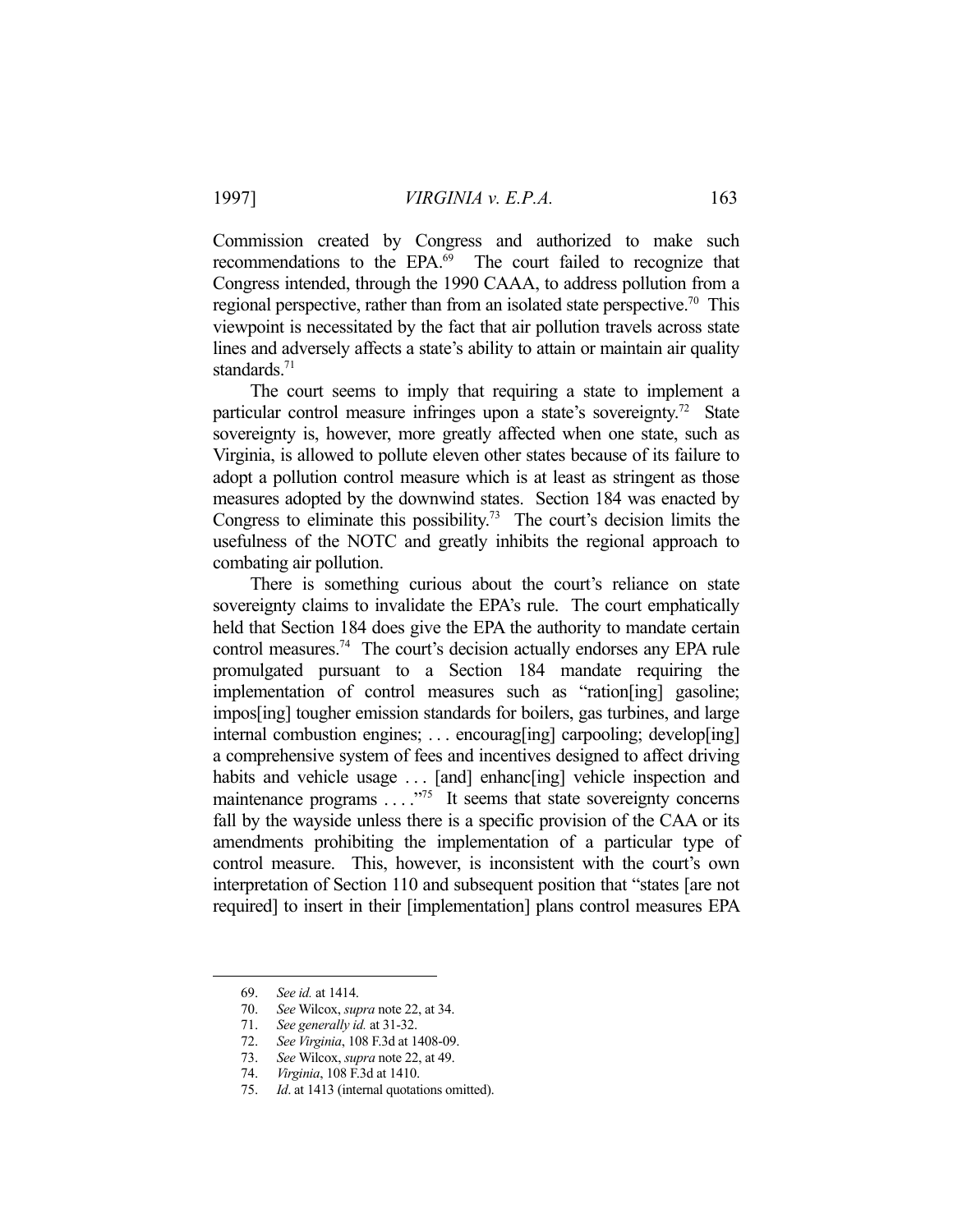has [mandated]."<sup>76</sup> The question remains whether Section 184 can be upheld in light of Section 110.

 As for Section 202, when read in isolation, it does not allow for more stringent vehicle emission standards. However, it is hard to imagine that recommendations addressing vehicular sources cannot be made by the NOTC.<sup>77</sup> It seems that this is one emission source which could be approached from a regional perspective because reducing this emission source would not have a disproportionate effect on the economy of any particular state in the region. Consider the inequitable burden a heavily industrialized state would encounter if a regional pollution commission adopted a pollution control measure that saddled industry with much of the emission reduction load. This type of control measure would definitely infringe upon a state's sovereign right to promote certain industrial activities within its own borders. However, according to the court's interpretation of Section 184, this type of control measure could be mandated by an EPA rule pursuant to a NOTC recommendation simply because a specific provision, similar to Section 202, does not exist.78

 If sovereign rights were the true concern of the court, Section 184 should have been invalidated in light of Section 110 of the CAA rather than holding that some Section 184 recommendations are appropriate while others are not.

 Another question which also surfaces amidst the analytical quagmire present in *Virginia* is: What exactly does "mandate" mean? The District of Columbia Circuit Court of Appeals believes that the EPA has mandated the implementation of the California vehicle emission program.<sup>79</sup> Others, however, may believe that the EPA is simply promulgating an endorsement of the NOTC in order to give the Commission's recommendation the force and effect of law.<sup>80</sup> When promulgating the rule requiring the adoption of the California vehicle program, the EPA addressed the rule's validity in light of Section 202.<sup>81</sup> CAA Section 202 precludes the modification of *national* emission standards prior to the

<u>.</u>

 <sup>76.</sup> *Id.* at 1409.

 <sup>77.</sup> *See* Final Rule on Ozone Transport Commission; Low Emission Vehicle Program for the Northeast Transport Region, 60 Fed. Reg. 4712, 4718 (1995) (codified at 40 C.F.R. pt. 51 (1996); 40 C.F.R. pts. 52, 85 (1997)). The EPA believed that the language "additional control measures," included in Section 184, allowed the Administrator to impose on states "measures over and above those required under other provisions of the Act." *Id.*

 <sup>78.</sup> *See Virginia*, 108 F.3d at 1410, 1413.

 <sup>79.</sup> *See id.* at 1404.

 <sup>80.</sup> *See* Final Rule on Ozone Transport Commission; Low Emission Vehicle Program for the Northeast Ozone Transport Region, 60 Fed. Reg. at 4718.

 <sup>81.</sup> *See id.*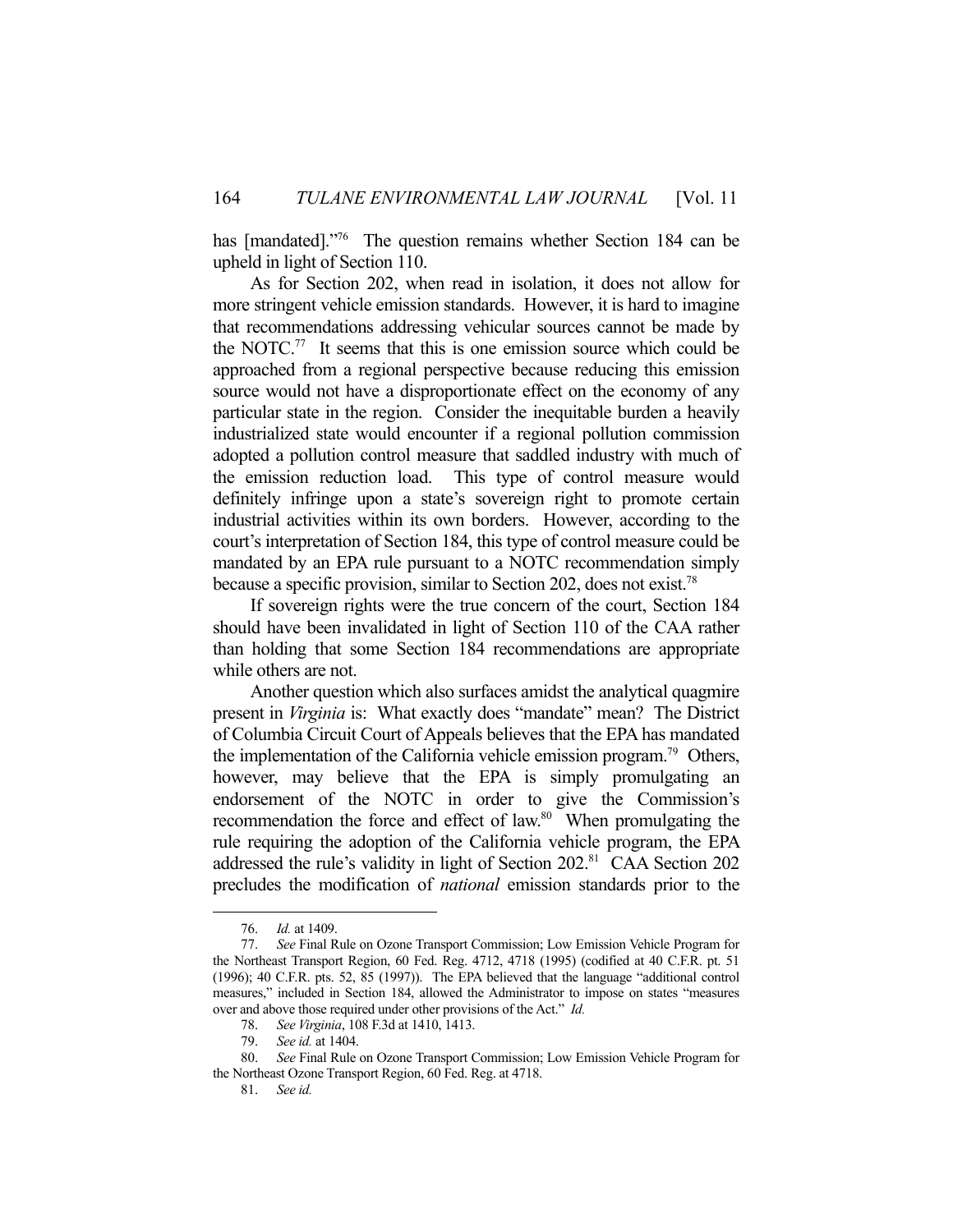1997] *VIRGINIA v. E.P.A.* 165

year 2004; it does not, however, prohibit the altering of *state* vehicle emission standards.<sup>82</sup> The EPA's rule does not alter national emission standards.<sup>83</sup> It alters state emission standards at the behest of the NOTC.<sup>84</sup>

 It should not be forgotten that each NOTC member state had an EPA approved state implementation plan.<sup>85</sup> Nevertheless, the NOTC petitioned EPA to mandate the implementation of the California program in the region.<sup>86</sup> While it is true that the NOTC vote was not unanimous, the states, under the ambit of the NOTC, made the first move, not the EPA.<sup>87</sup> If something is to be attacked, it should not be the EPA's rule, but rather, the constitutionality of approaching air pollution problems from a regional perspective through the formation of regional pollution commissions. This is a question which was posed by the petitioners but left unanswered by the court.<sup>88</sup>

# V. CONCLUSION

 The Clean Air Act of 1963 recognized that air pollution in one state may affect a neighboring or nearby state's air quality.<sup>89</sup> The 1990 CAAA's creation of the NOTC signified a marked change in Congress's approach to regional air pollution. Section 184 of the 1990 CAAA authorized the NOTC to make pollution control measure recommendations to the EPA by a majority vote of the member states.<sup>90</sup> Unanimity was not required. Section 202 may preclude the EPA from promulgating a rule requiring stricter emission standards prior to the year 2004, but this section does not prohibit the NOTC from recommending to the EPA that such a requirement should be implemented.<sup>91</sup> When faced with the decision of creating the NOTC, Congress obviously believed that, in the air pollution battle, regional concerns should be favored at the expense of local concerns. $92$  Such an approach is consistent with congressional concern that upwind pollution should not be allowed to

1

 86. *See* Final Rule on Ozone Transport Commission; Low Emission Vehicle Program for the Northeast Transport Region, 60 Fed. Reg. 4712 (codified at 40 C.F.R. pt. 51 (1996); 40 C.F.R. pts. 52, 85 (1997)).

 <sup>82.</sup> *See id.*

 <sup>83.</sup> *See id.*

 <sup>84.</sup> *See id.* at 4712.

 <sup>85.</sup> *See* Virginia v. EPA, 108 F.3d 1397, 1401 (D.C. Cir. 1997).

 <sup>87.</sup> *See supra* note 33 and accompanying text.

 <sup>88.</sup> *See Virginia*, 108 F.3d at 1410.

 <sup>89.</sup> *See* Train v. Natural Resources Defense Council, Inc., 421 U.S. 60, 65-66 (1975).

 <sup>90.</sup> *See supra* notes 33, 34 and accompanying text.

 <sup>91.</sup> *See Virginia*, 108 F.3d at 1402, 1411.

 <sup>92.</sup> *See generally* Wilcox, *supra* note 22, at 30.